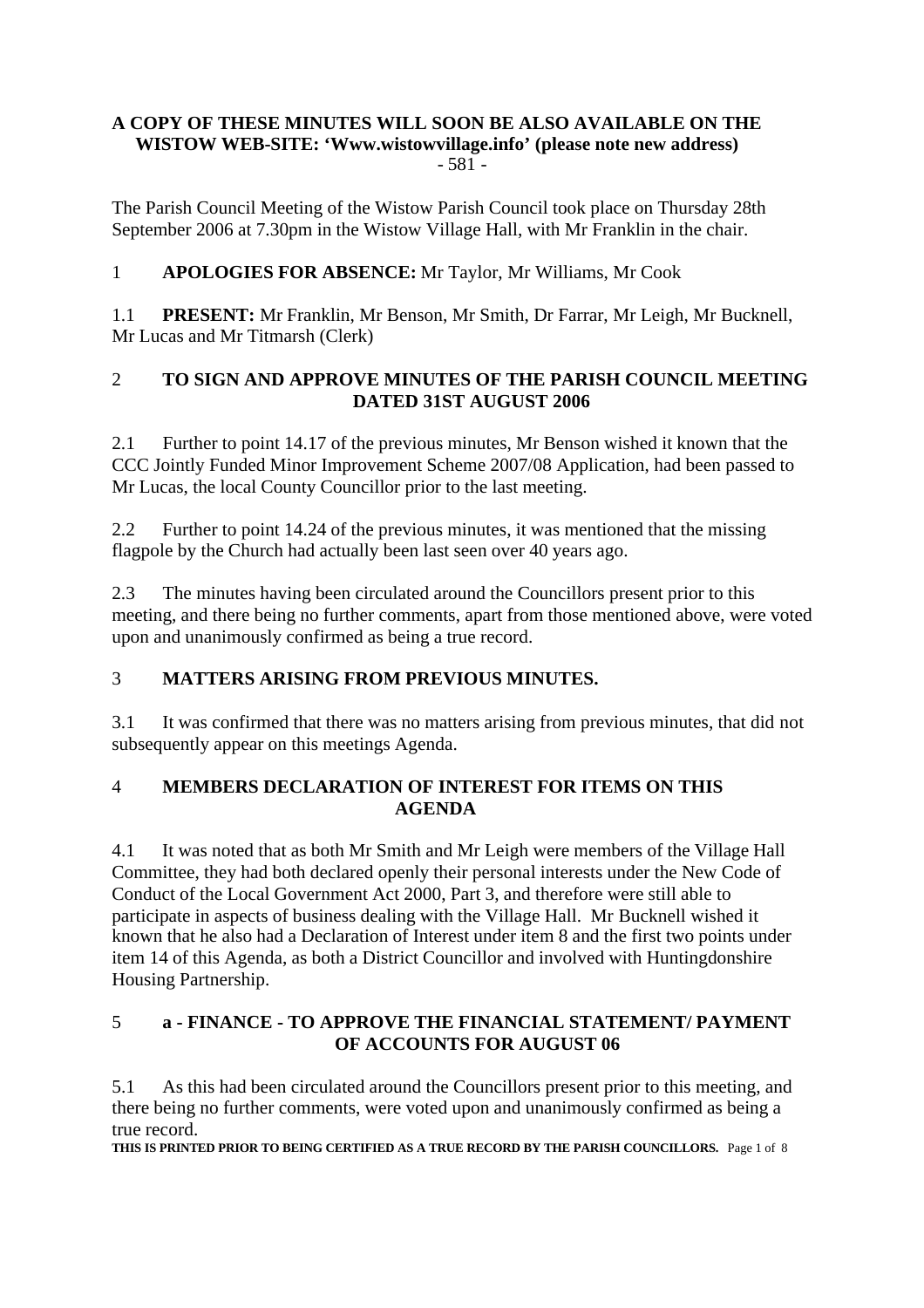#### 5 **b - FINANCE - TO APPROVE PAYMENT OF OUTSTANDING AMOUNTS: MR D TITMARSH - AUGUST 2006 SALARY (RATES AS PER MINUTE NO. 11.1 OF THE MEETING DATED THE 30TH MARCH 2006) £ 151.42**

5.2 This payment was agreed upon by all the Councillors present and the outstanding cheque duly signed at the meeting.

# 5 **c - FINANCE - TO REVIEW CASH FLOW AND RESOLVE ANTICIPATED ISSUES**

5.3 This had been circulated around the Councillors prior to this meeting, and their was no further comments regarding this Cash Flow at this time.

# 6 **CORRESPONDENCE**

6.1 The Clerk mentioned an e-mail that had been received from Mr Rees of Cambridgeshire ACRE, which had been forwarded onto all the Councillors recently, regarding the Wistow Parish Plan Document that was being discussed at the Huntingdon Strategic Partnership, on the 5th October 2006. In this document, it was telling the HSP the current state of each of the projects identified in the Wistow Parish Plan, and asking for any assistance that they could offer, in areas such as Traffic Calming measures etc.

## 6.2 **CORRESPONDENCE PREVIOUSLY RECEIVED**

6.21 All this correspondence was still in the process of being circulated around the Parish Councillors, and the Clerk did ask that this correspondence was passed around as soon as practicable, to prevent any important deadlines being missed.

# 7 **COMMUNITY LIAISON OFFICER - TO REPORT TO PARISH COUNCIL**

7.1 Unfortunately, the Community Liaison Officer was unable to attend this meeting, so no formal Report could be given.

# 8 **TO CONSIDER ANY PLANNING APPLICATIONS RECEIVED - NONE RECEIVED**

8.1 The Clerk reported that no planning applications had been received that needed discussion at this time.

**THIS IS PRINTED PRIOR TO BEING CERTIFIED AS A TRUE RECORD BY THE PARISH COUNCILLORS.** Page 2 of 8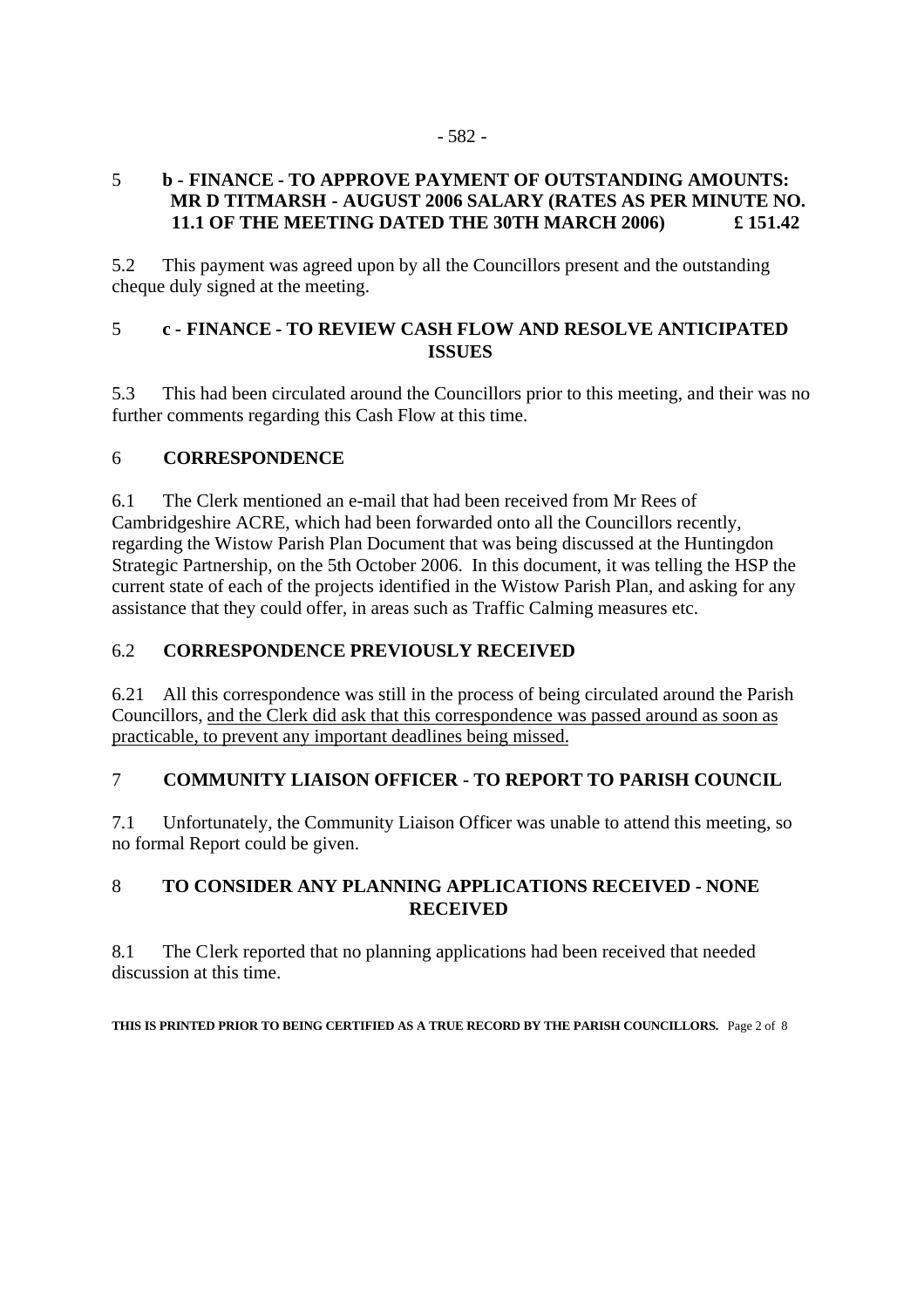# 9 **WISTOW TOLL - SCHOOLCHILDREN WAITING FOR BUS ISSUE - MR BENSON TO LEAD DISCUSSION?**

9.1 Further to point 14.18 of the previous minutes, Mr Benson stated that the bases had now started to be laid on both sides of the road at Wistow Toll for the schoolchildren to stand on and wait for their school bus. A discussion then took place, as to what would need to be done to get a path from the top of Wistow Toll, where the schoolchildren lived, to the new bases, to keep them as safe as possible. Mr Lucas replied that the original concern raised by the parents of the children affected at Wistow Toll, had been about waiting for the school bus in the long, wet grass, and as this was now being resolved, any other additional work would have to be met by a Cambridgeshire County Council Minor Improvement Fund Grant.

## 10 **EXTERNAL AUDITOR INVOICE FOR ANNUAL ACCOUNTS AUDIT FOR Y/E 31/3/06 - £411.25 TO BE AUTHORISED?**

10.1 The Clerk reported that an invoice had been received from Moore Stephens Chartered Accountants for the Wistow Parish Council's Annual Accounts Audit for the year ending 31/3/06 for £411.25. Normally, the amount would have been at a fixed rate of £120 plus VAT, but as the Church Wall Expenditure for last year had made the Parish Council's Payments go into a new costing band, this had increased the fee to £350 plus VAT, totalling £411.25. This payment was therefore authorised, and the cheque duly signed at the meeting, but it was asked if the Clerk could get the extra expenditure of £270.25 back from the Church Wall Grant Monies, and the Clerk agreed to do this.

# 11 **ALLOTMENT RENTS TO BE AGREED - DUE 11TH OCTOBER 2006**

11.1 The Clerk reported that the Allotment Rents needed to be approved for this year. It was stated the existing rent of £60 per acre had been in place since 1997, but due to the understanding that comparable land prices was similar to this current rate, and the other Allotment issues currently taking place, it was decided to continue this existing rent of £60 per acre for a further year. It was asked if the Clerk could inform the Allotment Holders of this decision, and also asking them for some kind of reply to previous letters that had been written regarding the new Tenancy Agreement, and the Clerk agreed to do this.

11.2 It was also asked if the Clerk could contact Mr Cook, who was unable to attend this meeting, but was on the Parish Council's Allotment Subcommittee with Mr Benson, to see if he needed any more Allotment papers that the Clerk had in his possession. It was felt that an Allotment Subcommittee Meeting with Mr Benson, was needed to take place soon, to help pursue the outstanding matters regarding the Allotment Tenancy Agreements. The Clerk agreed to do this.

**THIS IS PRINTED PRIOR TO BEING CERTIFIED AS A TRUE RECORD BY THE PARISH COUNCILLORS.** Page 3 of 8

#### - 583 -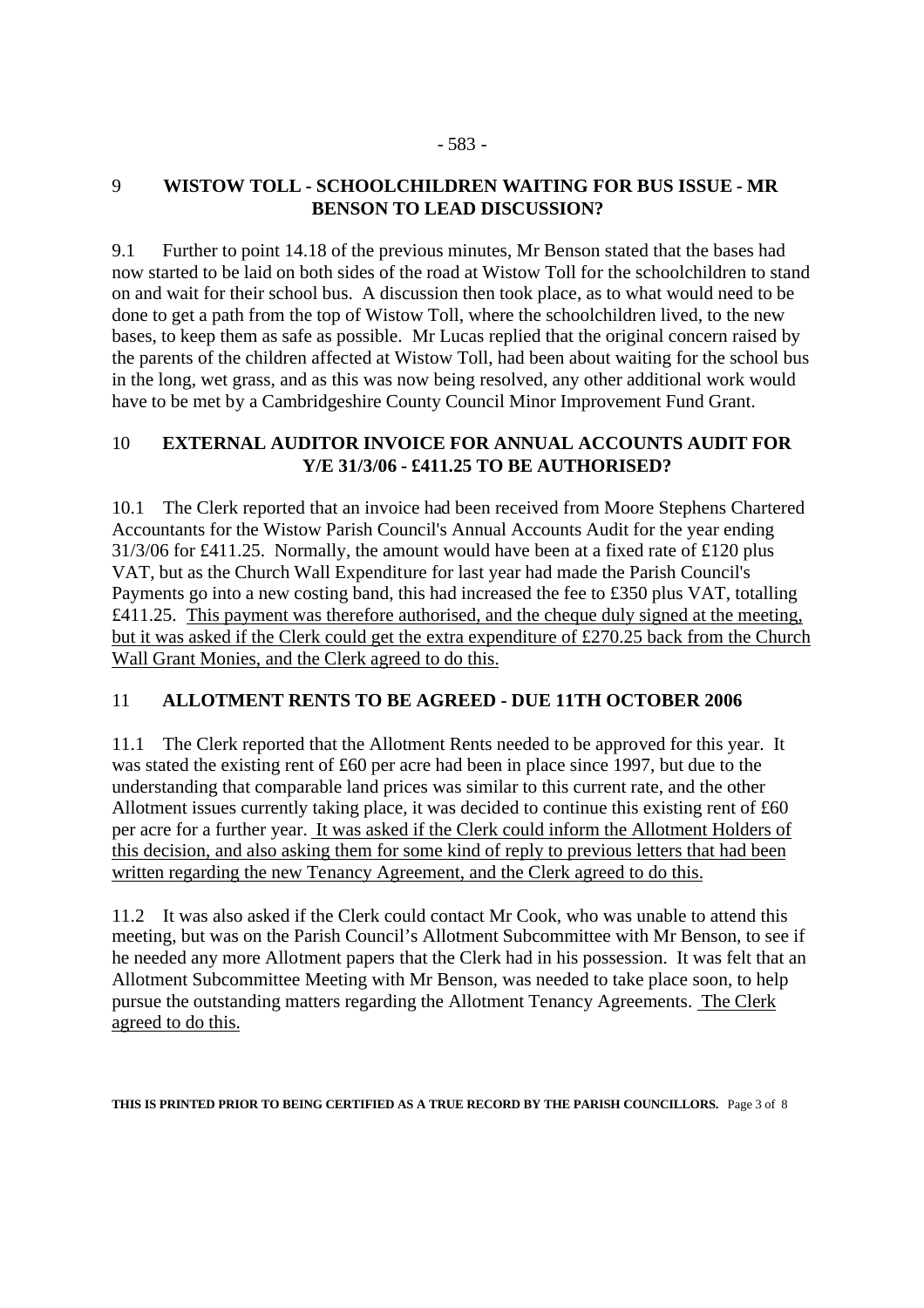#### 12 **ADAPTATION OF THE WISTOW PARISH WEB-SITE - UPDATE?**

12.1 Dr Farrar confirmed at the meeting, that the Wistow Parish Web-site was now live and running and called 'www.wistowvillage.info'. It was stated that this web-site could be found using the most commonly used search engines, and other local Parishes were also aware of it's existence, and indeed was mentioned in most of their own web-sites. Dr Farrar confirmed that he would send further information to all the Parish Councillors regarding individual passwords, so that any Parish Councillors could amend or add certain items on the web-site. It was agreed that minutes and Agenda's would go on the web-site from now on, as well as this years approved Financial Accounts.

12.2 Dr Farrar went onto say that links with other appropriate web-sites were also being looked into, and an article would be going into the next Wistow Warbler advertising the new web-site. Dr Farrar and Mr Smith agreed to liaise with each other regarding doing a mail drop, with the local newspaper delivery, to advertise the new web-site as well.

## 13 **a - PLAYGROUND - MR FRANKLIN & CLERK & MR BUCKNELL TO REPORT (INCLUDING PLAY MATTING FUNDING?)**

13.1 Further to point 14.1 of the previous minutes, the Clerk reported that the lottery fund grant application form for the Play Equipment Matting had not been received yet. Mr Bucknell stated that he had heard from Mr Dan Smith of Huntingdonshire District Council, that there had been some delay in these forms being sent out, but they were expected to be released as soon as possible.

13.2 Further to point 14.3 of the previous minutes, Mr Franklin confirmed that the goal posts had indeed been moved, but that he would try to staple these down again securely.

13.3 Further to point 14.5 of the previous minutes, it was confirmed that the playing field hedge had indeed been cut back.

#### 13 **b - STREETLIGHTS - MR BENSON, DR FARRAR & CLERK TO REPORT**

13.4 Further to point 14.6 of the previous minutes, Dr Farrar reported that the numbering of all the Parish street light columns was still ongoing.

13.5 Further to point 14.7 of the previous minutes, Dr Farrar stated that the old streetlight held together with PVC tape had now been disconnected, and that next to it, was a new streetlight column.

13.6 Mr Bucknell once again reported that funds were available from the new Wind farm near Warboys, for any environmental type issues that needed funds, up to a total of £15000.

**THIS IS PRINTED PRIOR TO BEING CERTIFIED AS A TRUE RECORD BY THE PARISH COUNCILLORS.** Page 4 of 8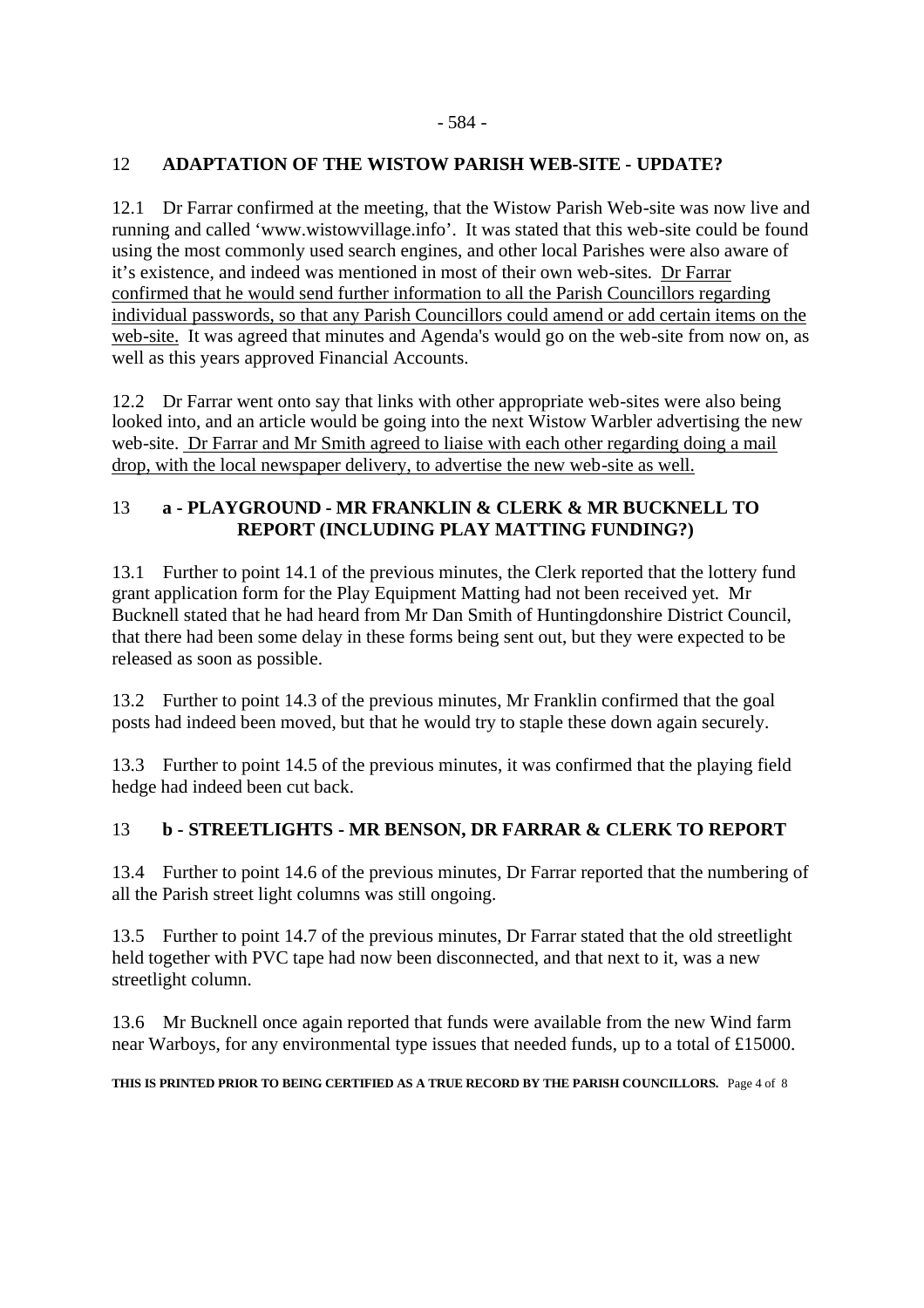13.7 The Clerk reported that an e-mail had been received from Huntingdonshire Housing Partnership stating that they were responsible for the trees in the communal grassed area outside Oakland's Close, Wistow, and getting them cut back to stop them obscuring the streetlight in this area. Quotations to have this work done had now been asked for by Huntingdonshire Housing Partnership, and it was hoped that the work would be done very soon.

# 13 **c - FOOTPATHS - ANY ISSUES TO REPORT**

13.8 As Mr Cook was not present at this meeting, no formal Report could be given at this time.

# 13 **d - VILLAGE HALL - ANY ISSUES TO REPORT**

13.9 Both Mr Leigh and Mr Smith had been able to attend the latest Village Hall Committee Meeting on the 19th September 2006.

13.10 At this meeting, a demonstration of the new Wistow Web site had been requested. Dr Farrar confirmed that he would try to get this arranged in the near future.

13.11 Also, at this meeting, various other issues were raised. This included the new Village Sign, as the option of a self-watering trough around the base of the village sign was apparently available for about £100 plus VAT. Mr Franklin stated that he was already aware of this option.

13.12 A Youth Group was also raised at the Village Hall Committee Meeting, to possibly meet regularly in the Village Hall, and both Mr Smith and Dr Farrar agreed to follow this matter up. Broadband Internet access had also been considered being installed in the Village Hall, to maybe set up some kind of Internet Cafe type facility.

13.13 The Village Hall Committee had also mentioned if the Parish Council would like to consider sponsoring an event i.e. panto, band, barn dance etc. Mr Smith agreed to do an article relating to this for the Wistow Warbler, and to go on the new Parish Web site, to get feedback from the Parish of what they would like to do.

13.14 The Village Hall Committee had also talked about the options they had with regards to a new Village Hall, as they had considered having one at the top of the village instead, where there would be more space. The Village Hall Committee wanted to meet with the Parish Council sometime, to discuss this item further. It was however stated that Bluntisham Parish Council recently had a new Village Hall, but had many problems connected with it. Mr Lucas stated that lottery funding was available for items such as new Village Hall's. Both Mr Smith and Mr Leigh agreed to liaise with the Village Hall Committee to arrange an appropriate date for this meeting with the Parish Council.

**THIS IS PRINTED PRIOR TO BEING CERTIFIED AS A TRUE RECORD BY THE PARISH COUNCILLORS.** Page 5 of 8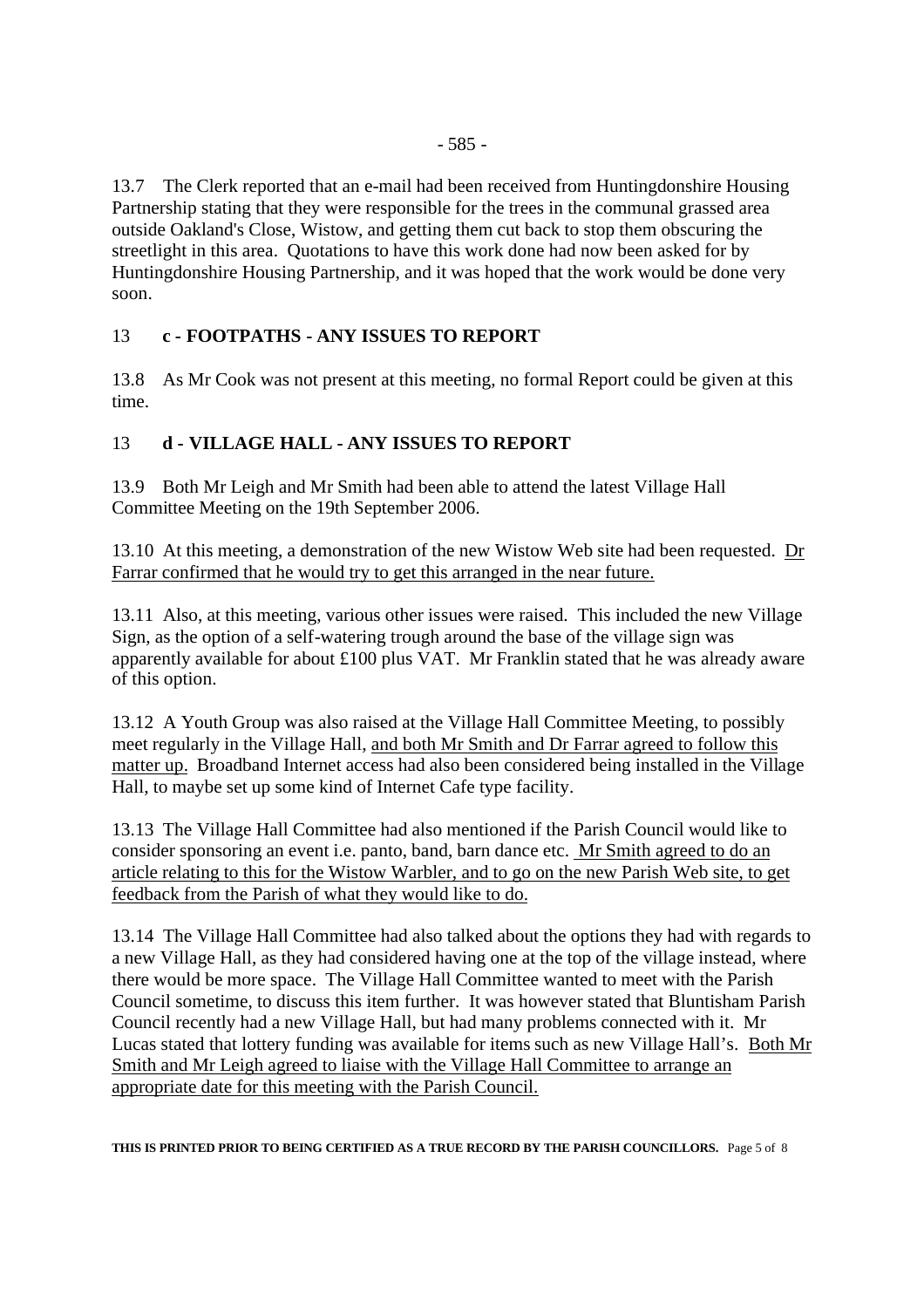#### - 586 -

# 13 **e - ALLOTMENTS - ANY ISSUES TO REPORT**

13.15 It was reported that there was no other issues to report, that hadn't been discussed previously at this meeting, with regards to the Allotments.

13.16 Mr Franklin stated that he and his wife had attended the Anglia in Bloom Presentation ceremony recently, and Wistow had got a Certificate and a Report for entering the competition this year. The Report was passed around the Councillors at this meeting, and it was agreed that this would also go on the new Wistow Web site. The Certificate would be placed in the Village Hall. Mr Franklin stated that both he and Mr John Dransfield would initially lead the Anglia in Bloom Workforce.

# 13 **f - TRAFFIC & ROAD ISSUES - MR BENSON, MR BUCKNELL AND CLERK TO REPORT**

13.17 Mr Benson reported that there had been some subsidence in Church Street opposite Ashlea House, in both the pavement and the road, so that it collects a lot of water, and that he had written to Mr Hobbs of Cambridgeshire County Council Highways Department, to get this area looked at.

13.18 Mr Benson stated that the highway reflectors located by the Bridge in the village were very flimsy, and some had fallen over. Mr Benson stated that he would contact the Highways Department to see why they were considered necessary in the first place, and whether they could be made more robustly.

13.19 It was reported that a property in Mill Road had recently been selling motor cars, by placing them on the verge, which it was considered was actually County Council land, even though the County Council did not actually cut this area of grass. Mr Benson stated that he would once again contact Mr Hobbs of the Highways Department for his advise on this issue.

# 13 **g - GRASS CUTTING - ANY ISSUES TO REPORT**

13.20 Mr Bucknell passed to Dr Farrar a map of the areas of grass cut by Huntingdonshire Housing Partnership and the Huntingdonshire District Council (labelled as LA on the map.)

13.21 Mr Franklin stated that when the Grove was last cut, it was considered quite a poor job, probably because it had been a wet day. It was clarified that this grass was cut by Huntingdonshire District Council, under the Grove's builder contractors regulations.

13.22 The Grass outside Mr Bance's farm and outside the Donkey Field in Church Street was discussed, and Mr Franklin stated that he would ask the Anglia in Bloom Committee to look at how these areas could be improved.

**THIS IS PRINTED PRIOR TO BEING CERTIFIED AS A TRUE RECORD BY THE PARISH COUNCILLORS.** Page 6 of 8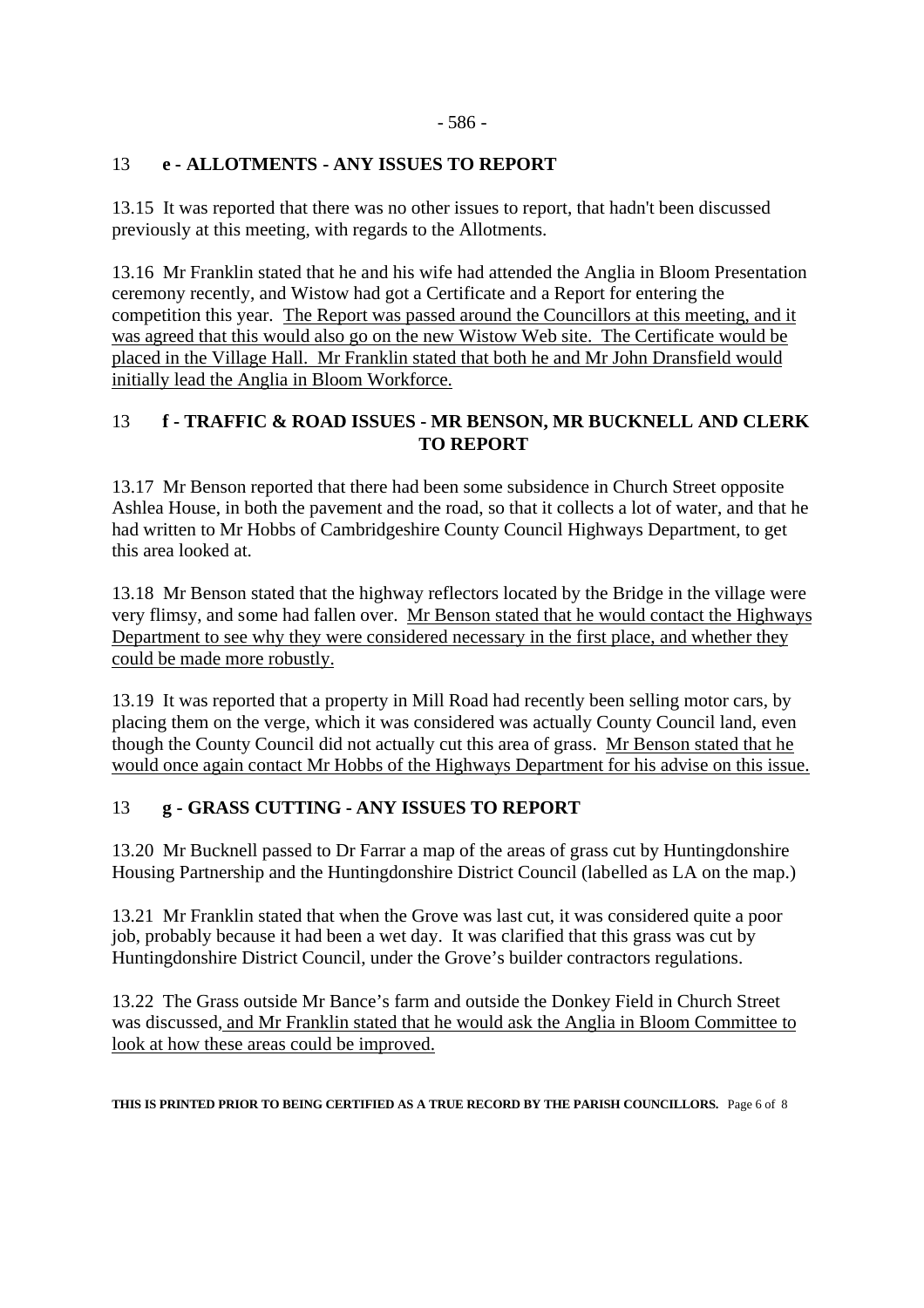13.23 Dr Farrar asked about the chain link fence behind the garages in Oakland's Avenue, Wistow, and Mr Bucknell stated that he would look at this area.

13.24 It was stated that in the next edition of the Wistow Warbler and on the Parish Web site, it would once again ask for people willing to quote to do the grass cutting, for the areas that the Parish Council are responsible for.

#### 13 **h - GRANT S- ANT ISSUES TO REPORT**

13.25 There was no issues stated with regard to grants that needed raising at this meeting.

#### 13 **i- CHURCH WALL - CLERK TO REPORT**

13.26 The Clerk stated that there was no outstanding issues with regards to the Church Wall that needed raising at this meeting.

#### 14 **MATTER OUTSTANDING FROM PREVIOUS MINUTES (DATES WHEN LAST APPEARED IN MINUTES)**

14.1 Dog Disturbances along Harris Lane, Wistow - 17.1 - 31/8/06 - following on from the last meeting, Mr Bucknell stated that the issues were still ongoing, and that recently another complaint had officially been registered.

14.2 Car Parking Area Maintenance by Huntingdonshire Housing Partnership behind garages in Oakland's Avenue, Wistow - 17.2 - 31/8/06 - further to the last meeting, the Clerk stated that nothing further had been heard from Mr Chatterton, with regard to this issue. It was asked if the Clerk could ascertain from Mr Marshall, the resident who met with Mr Chatterton on-site, as to what work he believed had been agreed upon, and then to once again follow this up with Mr Chatterton. The Clerk agreed to do this.

#### 15 **ITEMS FOR THE WISTOW WARBLER - TO INFORM JOHN DRANSFIELD OF ARTICLES**

15.1 No further items for the Wistow Warbler was felt necessary at this time.

15.2 Mr Franklin stated that he had a reply from Royal Mail about possibly obtaining a second post box in the village, but no actual decision had yet been made in regards to this.

#### 16 **MONTHLY AUDIT - NOMINEE FOR NEXT MEETING?**

16.1 Mr Smith agreed to do the Monthly Audit at the next meeting.

#### 17 **DATE OF NEXT MEETING - THURSDAY 26TH OCTOBER 2006 AT 7.30PM.**

17.1 There being no further business the meeting closed at 9.30pm.

**THIS IS PRINTED PRIOR TO BEING CERTIFIED AS A TRUE RECORD BY THE PARISH COUNCILLORS.** Page 7 of 8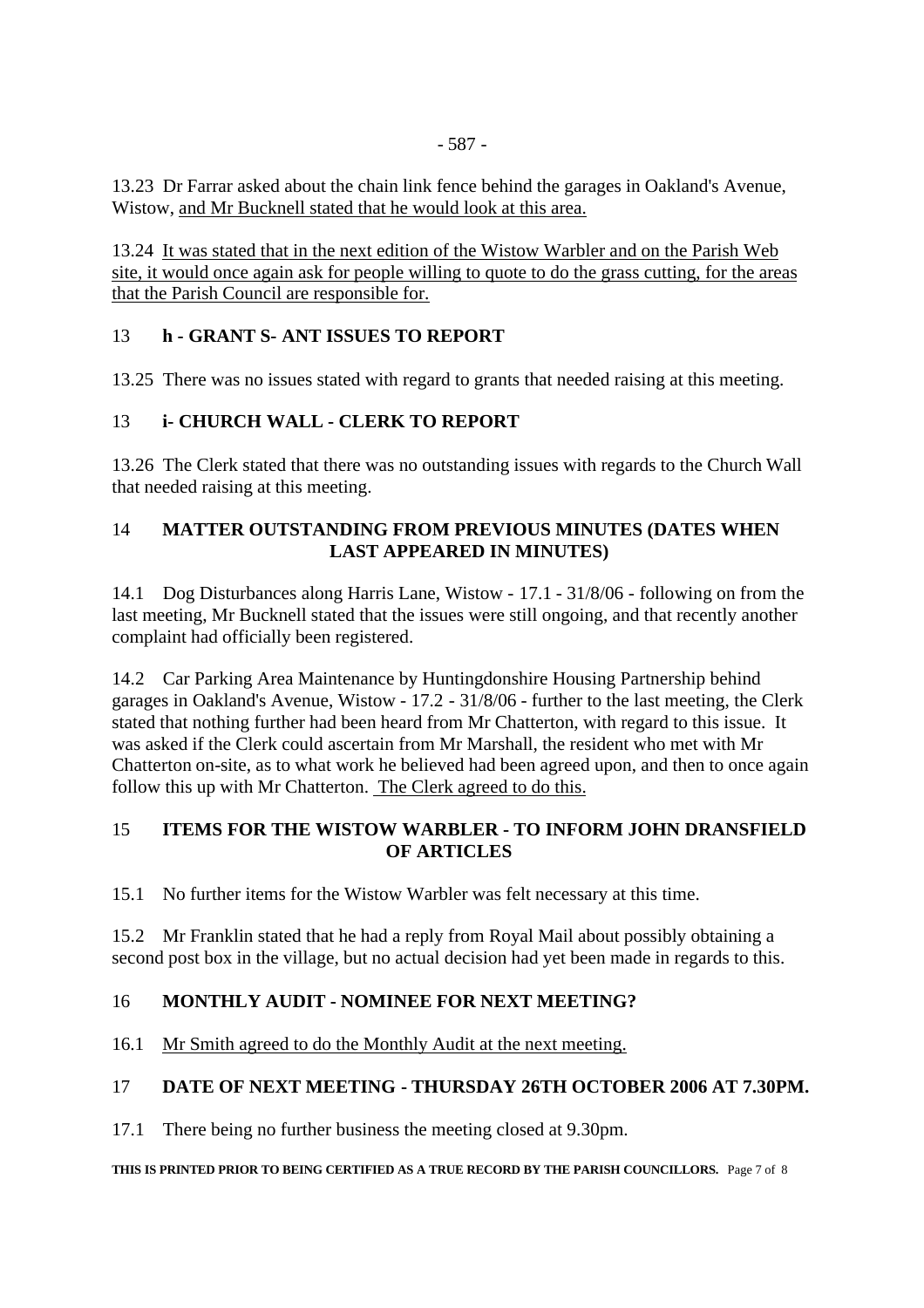#### - 588 - **PLANNING APPLICATIONS RECEIVED FROM APRIL 2004**

Wistow Parish Council - WPC Huntingdonshire District Council - HDC Not Yet known - NYK

|                   |                                                                                                                |                                                                                                  | <b>Approved and Date</b>     |                                      |
|-------------------|----------------------------------------------------------------------------------------------------------------|--------------------------------------------------------------------------------------------------|------------------------------|--------------------------------------|
| <b>App.Number</b> | <b>Property Address</b>                                                                                        | <b>Purpose</b>                                                                                   | <b>WPC</b>                   | <b>HDC</b>                           |
|                   | 04/00942/FUL 20 Harris Lane, Wistow                                                                            | Extension                                                                                        | $Yes -$<br>30/4/04           | Yes-<br>5/5/04                       |
|                   | 04/02606/FUL Westmorland, Mill Road                                                                            | <b>Erection of Conservatory</b>                                                                  | $Yes -$<br>31/8/04 21/9/04   | $Yes -$                              |
| 04/02946/FUL      | Place, Wistow                                                                                                  | 04/02536/LBC 2 Kingston House, St John's Replacing window with door<br>and additional window     | $Yes -$                      | $Yes -$<br>30/9/04 16/12/04          |
|                   | 04/03738/FUL Northern Cottage, Church Extension and Alterations<br>Street, Wistow<br>(plans amended $8/2/05$ ) |                                                                                                  | Yes-<br>27/1/05<br>$Yes -$   | Yes-<br>23/2/05<br>$Yes -$           |
|                   | 04/03755/FUL Kingsland Farm, Ramsey<br>Road, Upwood                                                            | <b>Vehicular Access Construction</b>                                                             | $Yes -$<br>31/3/05           | 25/2/05 23/2/05<br>$Yes -$<br>5/5/05 |
|                   | 05/01694/FUL 1 Wistow Fen Cottage,<br>Puddock Road, Warboys                                                    | Extension                                                                                        | $Yes -$<br>30/6/05           | Yes-<br>5/7/05                       |
|                   | 05/02091/FUL 12 Harris Lane, Wistow                                                                            | Extension                                                                                        | $Yes -$<br>26/7/05           | $Yes -$<br>3/8/05                    |
|                   | 05/02506/FUL Land at 6 Bridge Street,<br>Wistow                                                                | Erection of Dwelling                                                                             | $Yes -$                      | Yes-<br>25/8/05 23/9/05              |
|                   | 05/02424/FUL 4 Oakland's Close, Wistow                                                                         | Extension                                                                                        |                              | $Yes - Yes -$<br>25/8/05 12/9/05     |
|                   | (plans amended $25/1/06$ )                                                                                     |                                                                                                  |                              | Yes - NYK                            |
|                   | 05/02726/FUL Brookfields, Manor Street,<br>Wistow                                                              | <b>Erection of Conservatory</b>                                                                  |                              | $Yes - Yes -$<br>29/9/05 12/10/05    |
|                   | 05/03102/FUL Westmorland, Mill Road,<br>Wistow                                                                 | Extension to rear of Garage                                                                      | $Yes -$<br>27/10/05 10/11/05 | Yes -                                |
|                   | 06/00360/OUT Poultry Houses, Shillow<br>Hill, Wistow                                                           | <b>Agricultural Dwelling</b><br>Erection                                                         | $Yes -$<br>23/2/06           | <b>NYK</b>                           |
| 06/01058/FUL      | 20 Harris Lane, Wistow                                                                                         | <b>Conservatory Erection</b>                                                                     | $Yes -$<br>27/4/06           | NYK                                  |
| 06/02681/FUL      | <b>RAF Upwood, Ramsey</b><br>Road, Bury                                                                        | Change of Use to Urban<br>Assault etc.                                                           | 31/8/06                      | Yes - NYK                            |
|                   |                                                                                                                | THIS IS PRINTED PRIOR TO BEING CERTIFIED AS A TRUE RECORD BY THE PARISH COUNCILLORS. Page 8 of 8 |                              |                                      |